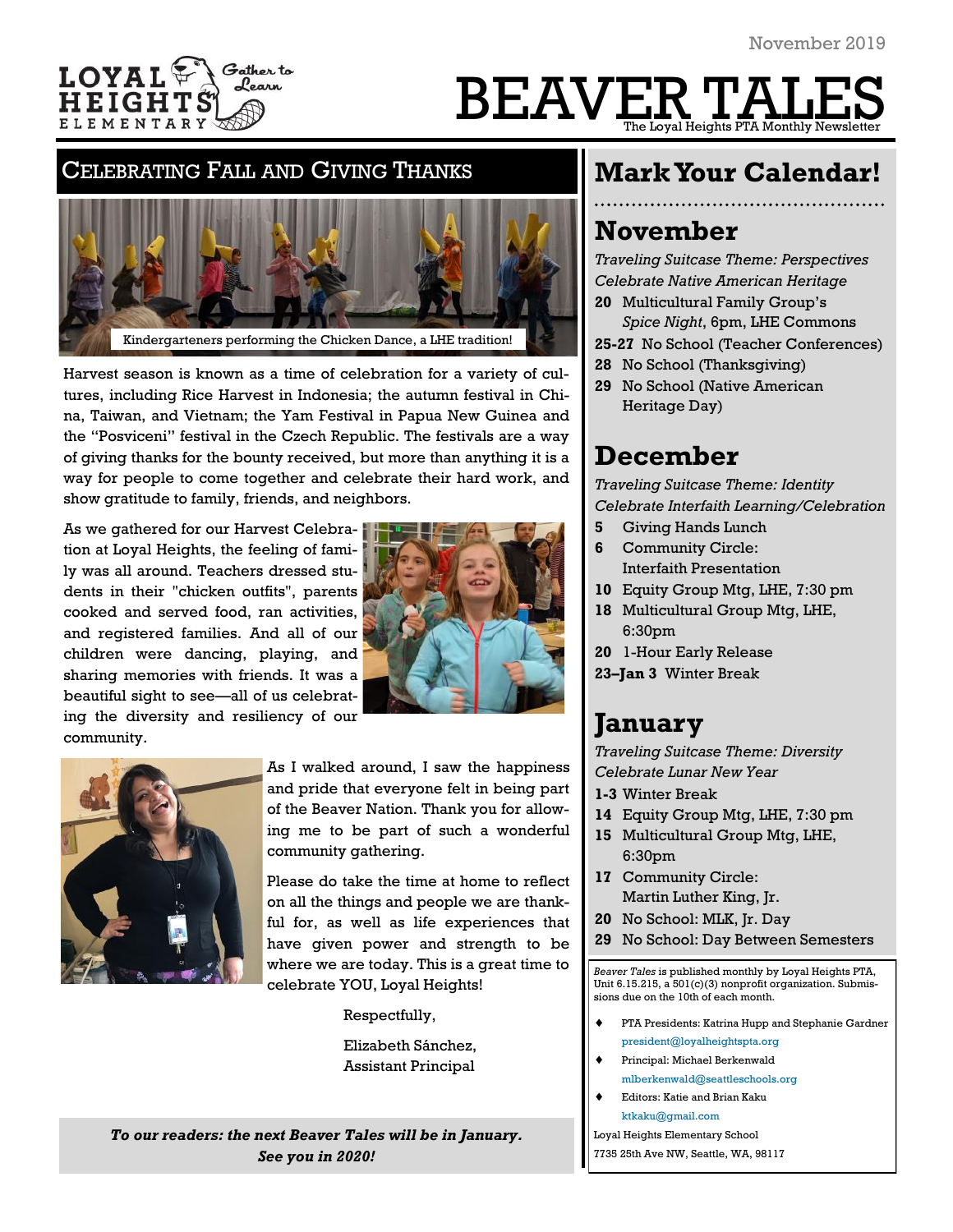## FROM OUR PTA PRESIDENTS KATRINA HUPP AND STEPHANIE GARDNER

**'Tis the season of giving and thanks!** We have so much to be grateful for; and while this is a simple concept, it gets overlooked, especially by our little ones. It's easy to remind our kids to say thank you at each opportunity but there are additional ways to learn how to show gratitude without "saying" it, such as doing random acts of kindness, sharing a compliment, or being a thoughtful role model to siblings and peers. Let's remind our kids how to find opportunities to show thanks to family, friends, teachers, and community.

On a community level, we are so appreciative for the fresh start we've been given at our school. So thankful for Liz Sanchez who took great care of ALL OF US during the past few weeks of transition. Thankful for our staff for educating our students with such grace and composure. And thankful for the families for sharing their difficult stories and being patient and supportive.

While our journey has not been without missteps, we learn and grow from these moments. We are strong, we are compassionate, we are united, and we have a great deal for which to be thankful!

#### **—Katrina & Stephanie**

## MOVE-A-THONWRAP-UP

**What a year for Move-A-Thon! Thank you to everyone who played a role in making it great!** To relive the day, check out our video at: [tinyurl.com/s6g8mt9](https://tinyurl.com/s6g8mt9) with password: *RunBeavers*.

**Individual laps (by grade).** At our Awards Assembly, we celebrated the top boy and girl in each grade with the most laps: (K) Lincoln H & Hana S; (1st) Zachary M & Eddy F; (2nd) Simone S & Aiden B; (3rd) Emmaline G & Milo H; (4th) Lily W & Jack M; (5th) Cooper S & Emma C.

**Individual laps (overall).** Our top overall girls and boys won prizes from KAVU. For K-2, Aiden B had 130 laps and Eddy F totaled 125 laps. For grades 3-5, Emma C completed 155 laps and Milo H did 182 laps. We also had some teachers run a lot of laps. Shoutouts to Ms. Edmonds for running 68 laps and Mr. Gaffney for doing 85 laps!

**Class and community laps.** The classes that finished the most laps (including family laps) won extra recess. In K-2, Ms. Schroder's class amassed 1,377 laps! For grades 3-5, Ms. Ware's class tallied 1,752 laps! Overall, our whole community finished 21,316 laps or 2,131.6 miles!!

**In addition to running their hearts out, we also asked students to help fundraise with a goal of \$45,000.** Move-A-Thon is the PTA's second biggest fundraiser of the year (the auction is the first).

**Individual fundraising.** An extra special shoutout to our top fundraiser, Jack V, who raised \$952.38 and won a Garmin Vivofit Jr.

**Class fundraising (total amount).** Top fundraising classes earned ice cream parties. High fives to Ms. Schroder's class for raising \$3,488. And more high fives to Ms. Ware's class for raising \$3,877.

**Class fundraising (participation).** Two classes had 100% fundraising participation and earned ice cream parties. Congratulations to Ms. Fewel's class and Ms. William's class.

**Thank you to our local businesses for supporting Move-A-Thon.** Sponsors: The Mailbox Ballard, Orin Rice Sales Recruiting, Kettrick Properties, PSG Films, and Fleet Feet Ballard. And these local businesses provided prizes, fruit, and our ice cream parties: Smart Foodservice, KAVU, Grocery Outlet - Crown Hill, and Secret Garden Books.

**Some special kudos.** Thank you to Sadie Agurkis for providing the teacher prizes. And thank you to Jenny Wohlhueter, Cathee Till, and Todd & Michelle Vician for writing student names on hundreds of raffle tickets!

**And now, drumroll please…. we raised \$47,239!!!** We were able to top our goal of \$45,000 through donations, local business sponsorship, and bakesale proceeds.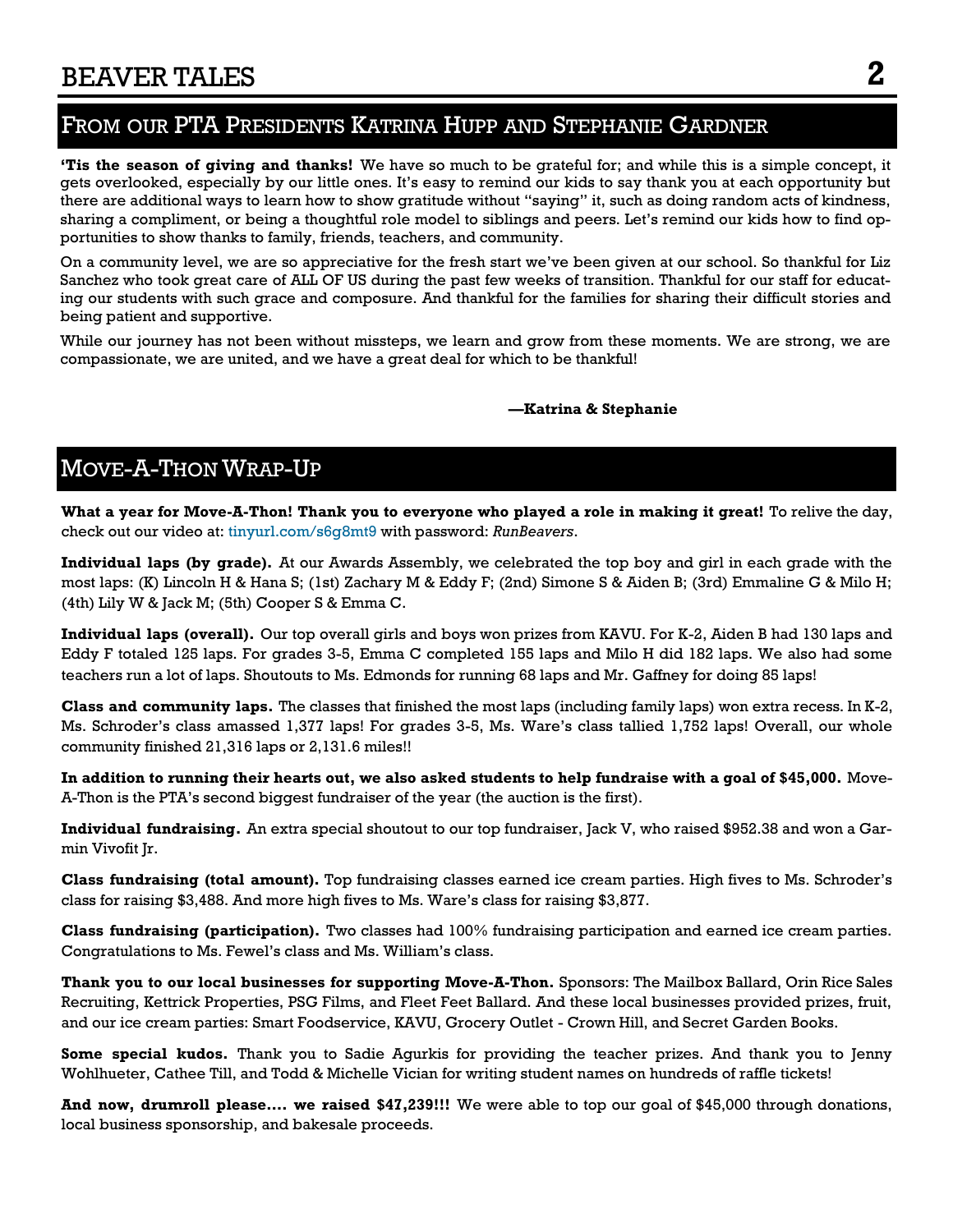## BEAVER TALES **3**

## MEET OUR PTA OFFICERS—THE BACKBONE OF PARENT SUPPORT



#### **Katherine Diers**

#### **Communications Chair**

I lead outreach to the LHE community through the PTA e-newsletter and the PTA Facebook page. I also provide

counsel and guidance on communicating important news and information to parents through kid mail, Parent Square, and the PTA website. This is the final year of my second term as Communications Chair. The favorite part of my role is how it keeps me in "the know" of what is happening at school and the connections I have made with the board and other volunteers.

I have two daughters: Anna, a LHE alumna and Whitman 6th grader; and Emily, a 4th grader in Ms. Ware's class. This is my family's 7th year at LHE! We are so thrilled to be a part of this community.



#### **Julie Lubeck-Hofer**

#### **Co-Volunteer Coordinator**

The Volunteer Coordinators run events and recruit, organize, and support volunteers, including those in leadership positions like Event Chairs and Room

Parents. We also write communications to promote upcoming opportunities and recognize volunteers.

I have two sons: Milo, a 3rd grader in Ms. Morrell's class, and Simon, a Whitman 6th grader who had a great time last year with Mr. Kreiter. We have been at LHE for two years after moving here from Michigan. The PTA has been a great place to meet people, and I have learned a lot about the school, including how we spend our budget and work together to make decisions that are best for our kids. I am proud that we are getting things more organized and documented, so it'll be easier to pass on to future board members. I am surprised how much this PTA does compared to other schools we have been a part of. My favorite part is going to events and seeing all the volunteers and kids being happy and having fun!

#### **JUST FOR KIDS!**

Why did the farmer run a steamroller over his potato field on Thanksgiving Day?

*He wanted to raise mashed potatoes.*



## **Shannon McCarthy**

**Membership Chair**

My role is pretty straightforward: I help ensure that every family and teacher at LHE is a PTA member. Membership in

the PTA helps families stay informed with all the happenings at LHE (of which there are many) and to have a voice in the programming that the PTA provides to the student community.

This is my 8th year at Loyal Heights. My youngest daughter, Aoife, is in 3rd grade. One of the things I'm surprised to see is how few (none) dads are on the PTA board. I'd love to see more gender diversity among our PTA board and volunteers in future years!



#### **PTA Vice President**

I am brand spankin' new to all things PTA, so naturally I did the sensible thing and jumped right in to a pretty heavy position on the board!

My role as the VP has evolved since September. I wasn't really sure what I was supposed to be doing and the copresidents do a very good job of handling business, so I just kept putting myself out there, volunteering to pick up slack or help out wherever it was needed. Slowly (but also, rather quickly!) I have acquired different jobs—from managing the calendar to supporting communication between the community and the board.

I have one kiddo at LHE. Sam is in 2nd grade with Mrs. Edmonds! LHE is not our neighborhood school; it was a choice school that I picked when we were starting kindergarten. Sam had an IEP (individualized education program) at the time and only a handful of schools offered the program and support he needed. And lucky us, we asked to attend LHE and our wish was granted!

I really had no idea how much the PTA was responsible for until I joined our first year here. When I got to see the amazing things provided for our kids and then heard that most of it was funded by the PTA… I was blown away! I was very impressed with the hard work and dedication these parents were putting in for their kids and was determined to be part of it… and here I am!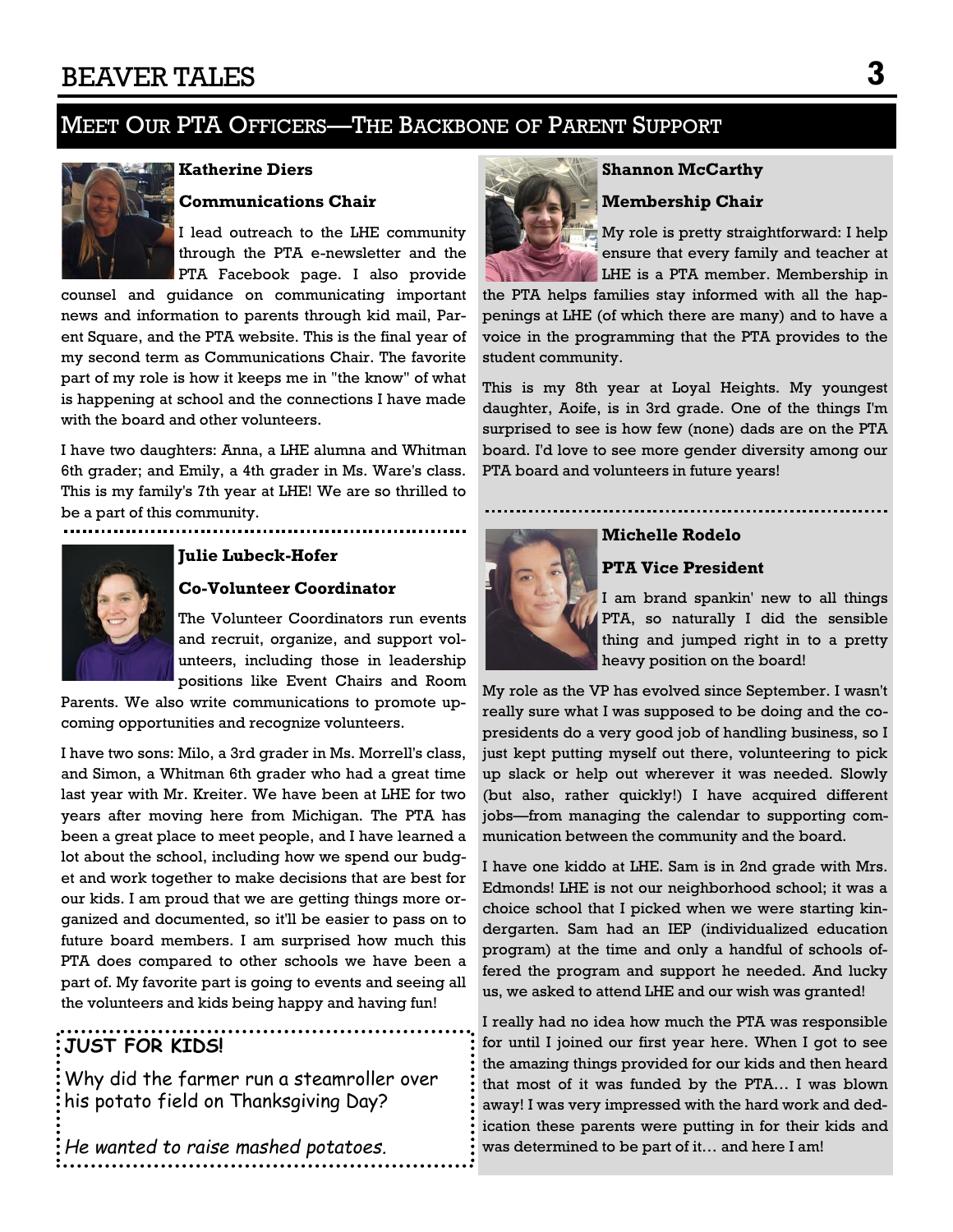## SPOTLIGHT ON FIFTH GRADE

#### **FIFTH GRADE ACADEMICS: NATIVE AMERICAN CULTURES**

This month the 5th grade classrooms worked in teams to research and present a comprehensive picture of several Native American cultures. They covered Native American regions of the US States including Southwest, Great Basin, Plains, Northeast, Southwest, Great Lakes, and California. Students presented their work on Native American food, shelter and transportation, clothing, geography, technology, and customs and traditions using posters and slideshows, with recreated artifacts, food items, geography, and dioramas depicting daily life. Families and fellow students in 3rd and 4th grades were invited to walk through their museum and were able to ask questions and taste Native American treats.



#### **FIFTH GRADE FUNDRAISING**

Congratulations, 5th Graders, on a super successful and delicious PASTA DINNER at Harvest Night! Thanks to all families and 5th graders for donating supplies, baking goodies, and doing shifts! 5th Grade Fundraising cooked up another great event!



#### **AFTER SCHOOL HOLIDAY POP-UP SHOP + HOT COCOA STAND + BAKE SALE**

#### *Friday, Dec 6 and Friday, Dec 13*

5th graders are crafting away in anticipation of selling a variety of gift items and baked goods for this Pop-Up Shop. Help them reach their fundraising goal for their spring Camp Orkila trip! We will soon be sharing a link for students to sign up for a time slot with a 5th grade personal shopper (if they want to bring money and shop for parents or family members at the Pop-Up Shop).

Questions? Email [fifthgradefundraising@loyalheightspta.org](mailto:%20fifthgradefundraising@loyalheightspta.org)

#### **5TH GRADE FUNDRAISING RAVES**

**RAVE** to 5th grade rockstar parents for your help boiling pasta, prepping veggies/salad, setting up, cleaning up, and everything in between at Harvest Night:

Becky Gansert, Matt Marshall, Katherine Temer, Ketra Konnick, Stephanie Toche, Kajsa Puckett, Sara Adelman, Betsy Swart, Carrie Rees, Kris Thomas, Stephanie Gardner, and many, many others!

**RAVE** to all 5th graders for working hard on Harvest Night!

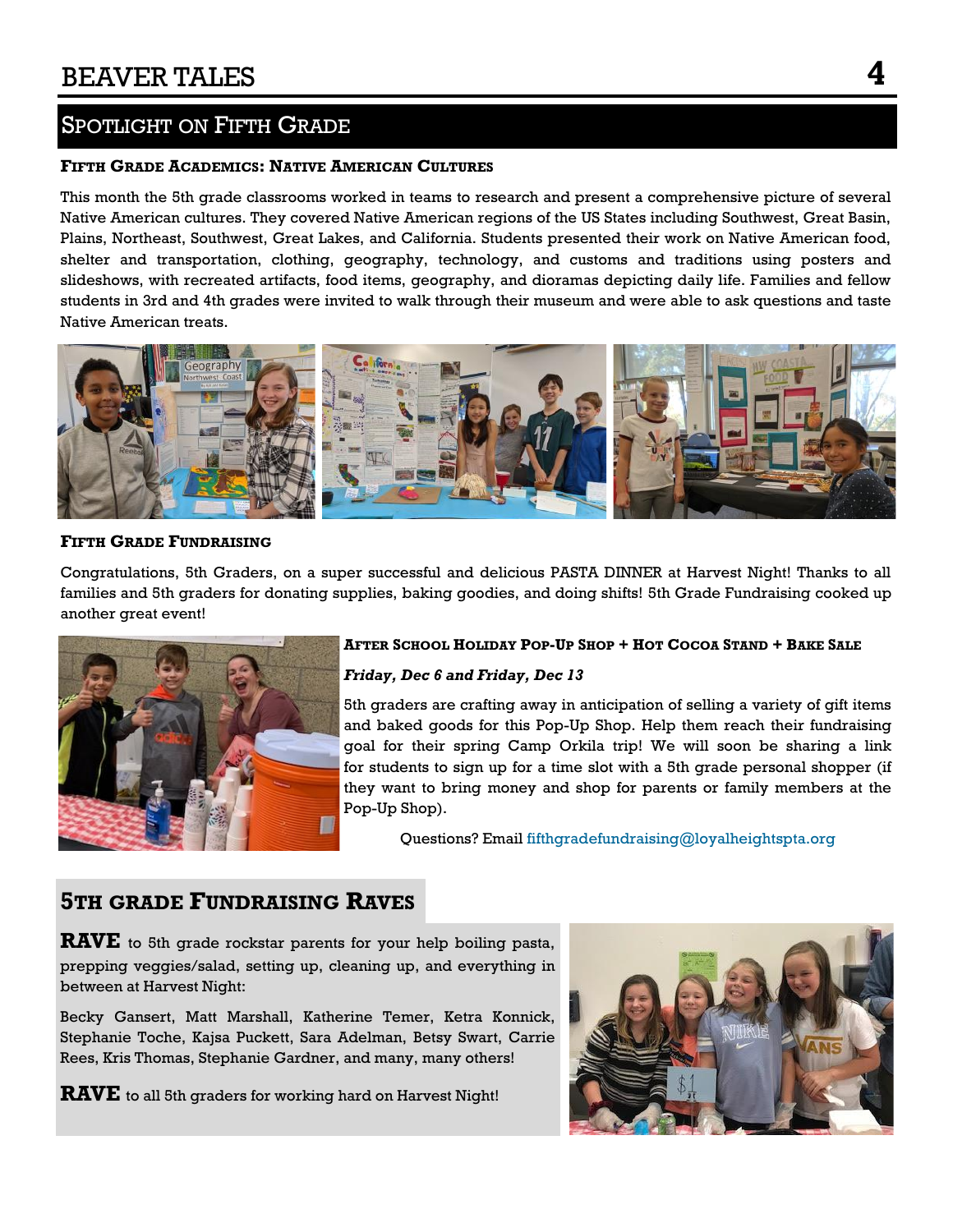## HARVEST NIGHT SUCCESS!

**Thank you to everyone who joined us at Harvest Night!** It was jam-packed with activities, good food, and community. The 5th graders did an outstanding job serving 475 pasta dinners and hosting a yummy bake sale. The kindergarteners danced their feathers off, providing plenty of entertainment. Families played Spin the Wheel and Putted for Prizes, made turkeys and hedgehogs, and hunted for furry friends.

With the help of many students, 96 HIP kits were packed (and a few more half-packed, because we just couldn't stop the kids from packing items)!

The night would not have come together without the help of many volunteers and especially the chairs of the key elements of Harvest Night: Whitney Haas (dinner), Marissa Kaiser (HIP packing party), Laura Payton (\*5\* chicken dances), and Jan Johnson (Book Fair).

### **HARVEST NIGHT RAVES**

**RAVE** to all those who pitched in to help with Harvest Night activities including:

Amy Conant, Arden Rathkopf, Ben Meyer, Beth Gardner, Brent Meyer, Coen Stewart, Emilie Knutson, Gigi Goldyn, Ian Hochstein, Jessica Nagtalon, Karen Fossum, Kathryn Sciba, Katie Huss, Kelli Soccorsy, Kendahl Cruver, Liz Fortunato, Melissa Murray, Michelle Rodelo, Mike Saville, Sammy Yamamoto, Sarah Mann, Tristan Symons, Tyler Yamamoto, Zane Miller, Zanna Satterwhite

## STUDENT ART SHOWCASE

#### via Kidmail and at [www.loyalheightspta.org/](http://www.loyalheightspta.org/connect) [connect.](http://www.loyalheightspta.org/connect) Email Katie Kaku ([ktkaku@gmail.com\)](mailto:ktkaku@gmail.com) with news, announcements, photos, raves, story ideas.

- √ **LHPTA WEBSITE:** [www.loyalheightspta.org](http://www.loyalheightspta.org)
- √ **LHPTA FACEBOOK PAGE:** LIKE US and link via [www.loyalheightspta.org](http://www.loyalheightspta.org) homepage.

√ **EMAILS: LHPTA** *Weekly Update* (Katherine Diers, [kdiers@comcast.net\)](mailto:kdiers@comcast.net); *School Messenger* from LHE and SPS (Kathy Katzen, [kkatzen@seattleschools.org\)](mailto:kkatzen@seattleschools.org) √ **MONTHLY LHPTA NEWSLETTER,** *Beaver Tales:* 

WHERE TO FIND SCHOOL NEWS

√ **LHE WEBSITE:** <loyalheightses.seattleschools.org>

#### SHOUTOUT FROM LHE STAFF



A shoutout from the LHE staff to the parents masquerading as donut fairies every Wednesday and providing the LHE staff with donuts and coffee for the past two months. Your generosity is appreciated!





Ms. Rad's 3rd-5th grade class created *Cats with Patterns*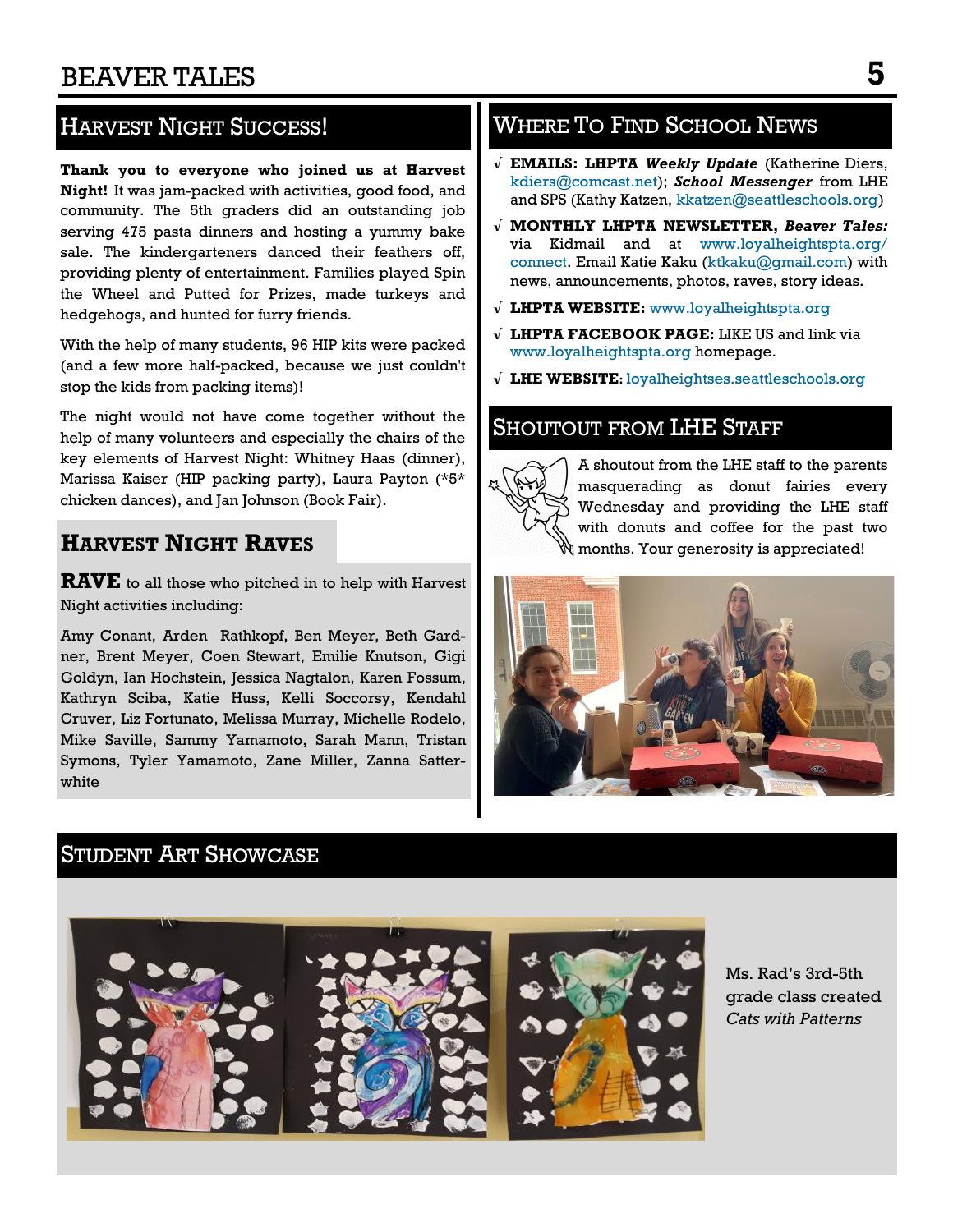## BEAVER TALES **6**

## HARVEST NIGHT SUCCESS: HIP PACKING PARTY AND BOOK FAIR

**Harvest Night kicked off LHE's service learning project**: food collection and packing parties for the Hunger Intervention Program (HIP)!

The LHE community, with help from Grocery Outlet-Crown Hill, collected foodstuffs and made 96 weekend meal support packs. Wow!

In early October, bins from Ballard

Food Bank were set up at LHE, and parents were asked to contribute, with specific requests for each grade. Student Council reps made their rounds, visiting classrooms and encouraging students to help. Items were tallied and sorted, and anything outside HIP guidelines were sent to Ballard Food Bank.



HIP believes that all children must have access to nutritious food for them to realize their full potential as they grow up to be our future leaders. HIP serves 300 children each week during the school year at nine schools in N. Seattle and Shoreline.

On Harvest Night, the LHE community came together to pack as many weekend meal bags as supplies would allow!

**Didn't remember to bring your food items? We're still collecting for the next HIP packing party**, tentatively planned during the Giving Hands Luncheon on Dec 5.

*This event was organized by the PTA Equity Committee.*

#### **HIP PACKING PARTY RAVES**

**RAVE** to the many hands that helped organize, set up, and execute the HIP packing party, resulting in 96 packs filled with food for students in need. Special thanks to:

Michelle Rodelo, Beth Gardner, Zanna Satterwhite, Kendahl Cruver, Katie Kaku, Jen Sullivan, Nathan Kaiser, Liz Fortunato, Kate Fortunato, Melissa Murray, Katherine Lee, Mykcal Gilge, Erin Lynch, Stephanie Gardner, and Suna Vanbeurden.

**RAVE** to Marissa Kaiser for leading the way from the start to the end of the big event!

**RAVE** to Andrew Kreiter and the LHE Student Council for helping collect and organize food for the HIP packs!

**Just For Kids!**

Why do pilgrims' pants always fall down?

**Thank you all for purchasing books at the LHE Fall Book Fair!** We enjoyed helping students discover new books during the school day, and visiting with all of you on Harvest Night.

Phinney Books was our vendor this fall and they were wonderful. They even showed up to work the Harvest Night event which reduced our need for extra volunteers and made checkout a little less stressful. They also offered Teacher Bucks to help purchase classroom books, and you purchased over \$1,000 worth —WOW! That, plus the shared profits from over \$11,000 in book sales (well over our \$10,000 goal), means lots of new books in our classrooms. Thank you, Beavers and families!

We also raised over \$800 for Books for All Beavers (BFAB)! Ms. Wheeler's class raised the most money and will enjoy a donut party. We are still accepting donations for BFAB: just put your labeled donations into the PTA lock box in the office. Any extra donations will go to BFAB at the LHE Spring Book Fair.

#### **HIP PACK NEEDS** *(assigned by grade)*

**K/5th**: Entrée item (e.g. Madras Lentils, Thai Vegetable Peanut, Healthy Choice Soups)

**1st/3rd:** Whole-grain crackers

**1st/2nd:** Dried fruit snacks

**2nd:** Wet fruit snacks (e.g. applesauce pouch, peach cup, can of Mandarin oranges)

**3rd:** Serving-size protein

**4th:** Serving-size milks (e.g. Horizon 8 oz)

Because they wear their belt buckles on their hats!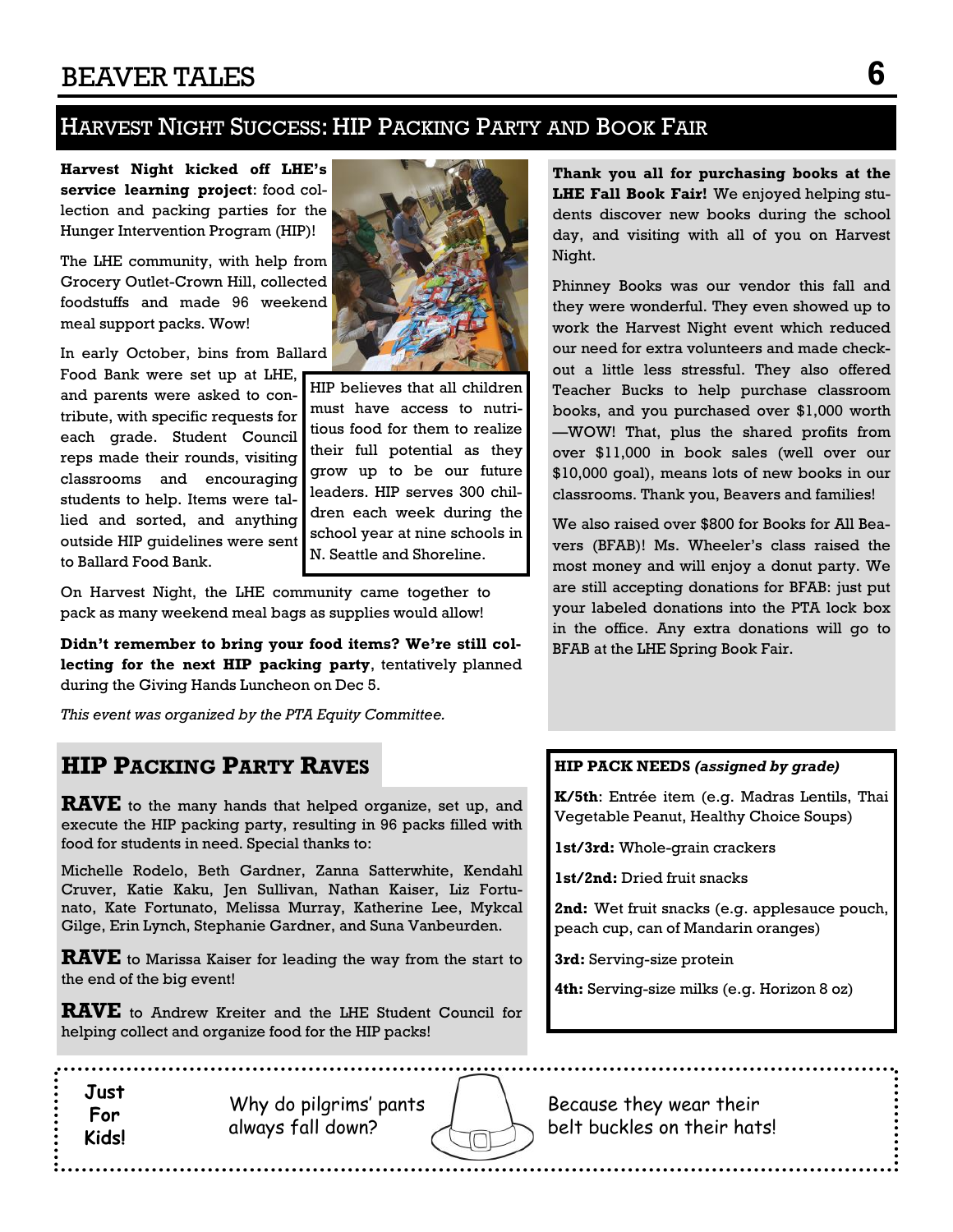## BEAVER TALES **7**

## NEWS FROM OUR STUDENT COUNCIL

#### Hello Everybody!

We are now introducing a brand new committee: the Student Support Committee. This committee was created by Ms. Rider and Mr. Kreiter to give support to any student who may need a helping hand or a friend to talk with. Any time a student feels lonely, sad, or has a bullying problem, all you need to do is write it down on a slip (with your name) and put it in one of the "Helping Hands Boxes" to be located near the lunchroom, the 2nd floor staff lounge, and outside the library.

Each week, a member on this committee will read the slips, and help out those students to the best of their abilities, during one of their recesses. The *Beaver Buddies* are here for you!

Until next time,

Cooper H. Swart, Newspaper Committee

#### FROM THE FRONT OFFICE

#### **CHECK OUT THE LHE WEBSITE!**

Go to <loyalheightses.seattleschools.org> for:

- The latest LHE news and information
- Photos of all the art in the halls (under the academics tab)
- Updated calendar with options to download to your electronic device, get email alerts, or print a copy… never miss another popcorn Friday or Trading Post day again!

Anything you would like to see on the website? Email Mara at [mrlim@seattleschools.org](mailto:mrlim@seattleschools.org)

#### **LOST AND FOUND IS OVERFLOWING!!**

Please check as we will be donating all items soon.



**Ms. Vaagsland**'s 4th graders created radial balance designs

## LHE TAG UPDATES

All students who auditioned have been cast in *Alice in W o n d e r l a n d Jr.*! Each actor was thoughtfully consid-



ered, then cast in a role to which they are the most suited and best able to shine.

We specifically chose this script because it includes acting, singing, and dancing—exposing the company and audience to a full musical theatre experience. The 35 roles for which the original script calls have been expanded to 142 to accommodate all who wish to participate. Most roles have been double-cast, many roles reinterpreted, and new roles added to provide more students with opportunities. Every effort has been made to balance the roles within the confines of the script and legal constraints of our license agreement. Knowing each company member will have a unique experience, we commit to them all being prepared, to know they are an integral part of the company, to perform to live audiences, and to have fun. To view the cast posting, visit [lhetag.org/cast-posting.](lhetag.org/cast-posting)

We are proud of every single one of our budding stars!

#### —The Casting Team

*Note: No roles were pre-cast and all actors entered auditions with equal opportunity, abiding by SPS's standards for Equal Educational Opportunities and regardless of roles they've played in past TAG or other theatrical productions. Casting Team members did not get a casting vote with regards to their own family members and close friends. All roles were eligible for doublecasting.*

#### **MUSIC MATTERS LICENSE PLATES SUPPORT MUSIC EDUCATION!**

Proceeds go toward assisting music education in K-12 public schools. You can even designate LHE as a recipient! For more info: [http://](http://wmea.org/Content/C93/FAQ%20Sheet%20Color.pdf) [wmea.org/Content/C93/FAQ%20Sheet%](http://wmea.org/Content/C93/FAQ%20Sheet%20Color.pdf) [20Color.pdf](http://wmea.org/Content/C93/FAQ%20Sheet%20Color.pdf)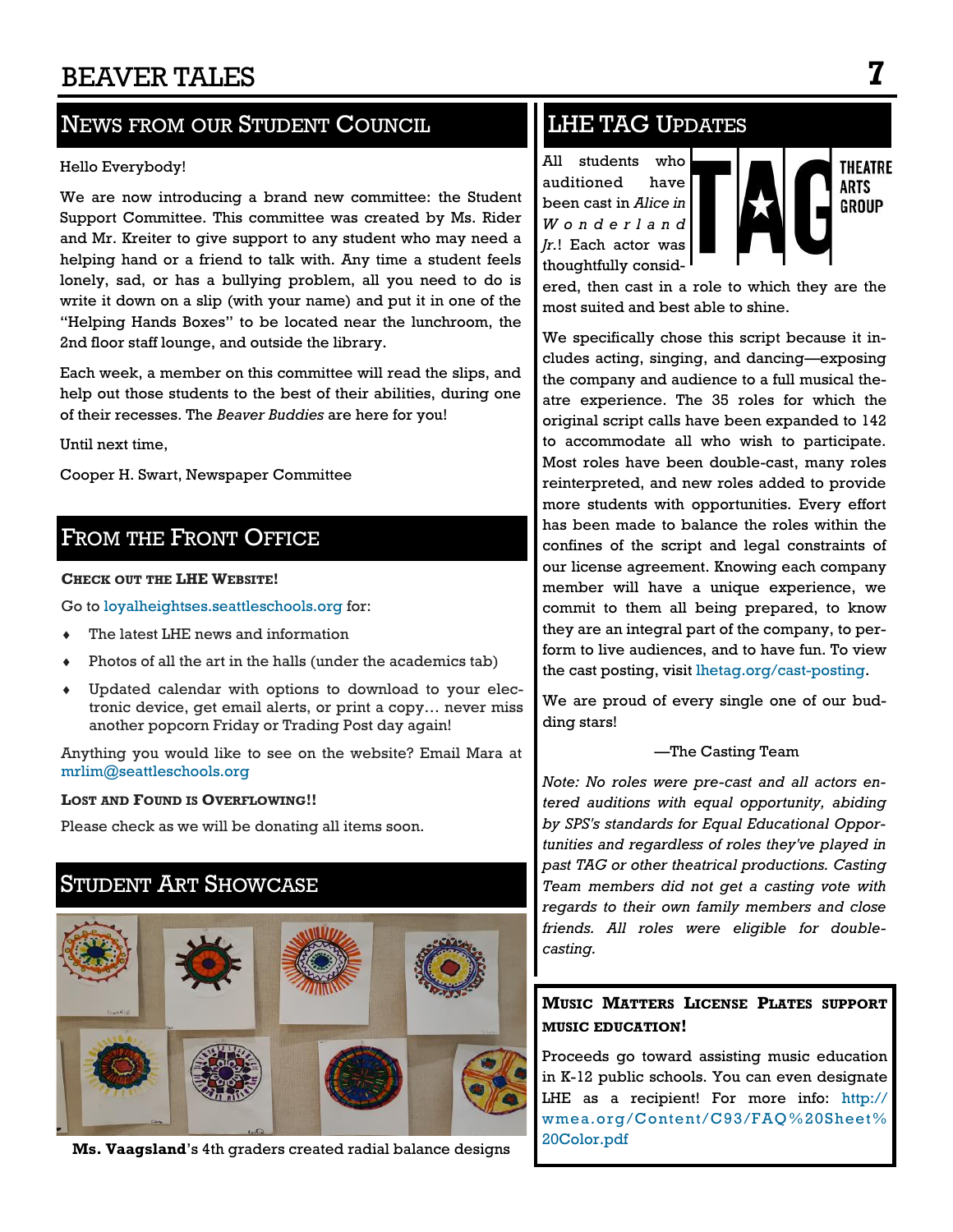## Including More This Holiday Season: from the LHE Equity Committee

The holidays are an exciting time of year. Traditions are shared, families come together, and everyone works to provide memorable holiday experiences. Of course, not all families celebrate the same thing this time of year. Even for those that do, there is tremendous variety in the ways folks celebrate. How does your family celebrate the changing seasons? Do you have a festival or a tradition that is important to you? Is it tied to your faith background or your culture, or is it something that you have created together with your family and friends?

In December, our Community Circle (Friday, Dec. 6) and Traveling Suitcase will work to engage the many stories that are woven within LHE families. Please let us know [\(equity@loyalheightspta.org\)](mailto:equity@loyalheightspta.org) if you have a story or a tradition to share!

**We are excited for families to share their traditions at December's Traveling Suitcase and Community Circle.** It is a great time of year for all of us to talk with our families about traditions practiced at home and also other traditions celebrated throughout our city and the world. Here are a few conversation starters to consider:

- **What is our family story about the way we celebrate a specific holiday?** Grandparents or elders are great resources for sharing why families do things certain ways. Dig into the history behind specific foods you prepare. Look beyond your immediate family to see how traditions reveal something about history and heritage.
- **What holidays besides our own are practiced this time of year?** This can be an interesting way to learn about other cultures and religions while exploring the history behind specific celebrations.

**How we engage with others around the holidays sends specific messages that matter.** You can remind your children about how using more neutral language like "Happy Holidays" makes fewer assumptions about what people celebrate. Also, you can talk about how an emphasis almost entirely focused on a single holiday like Christmas can make other traditions seem less valued or important. Lastly, you can help coach your kids about the ways they talk about their experiences with their peers, focusing less on gifts and trips, and more on the most important aspect of the holiday season: spending valuable time with family and friends.

**Book for the Holidays.** Here are a few books that celebrate a diversity of traditions for this time of year:

*Holidays Around the World: Celebrate Hanukkah* by Deborah Heiligman

*Too Many Tamales* by Gary Soto, Ed Martinez

*The Wish Tree* by Kyo Maclear, Chris Turnham

*Let's Celebrate 5 Days of Diwali* by Ajanta Chakraborty, Vivek Kumar

*Night of the Moon: A Muslim Holiday Story* by Hena Khan, Julie Paschkis

*Diwali-Celebrate the World* by Hannah Eliot, Archana Sreenivasan

*Holidays Around the World: Celebrate Kwanzaa* by Carolyn Otto

*Ramadan-Celebrate the World* by Hannah Eliot, Rashin

*My First Kwanzaa* by Karen Patz

*Let's Celebrate Ramadan and Eid* by Ajanta Chakraborty, Vivek Kumar

*Tell Me More About Ramadan* by Bachar Karroum

*A Year Full of Stories-52 Folks Tales and Legends From Around the World* by Angela McAllister, Christopher Corr

## STUDENT ART SHOWCASE



Fall Trees from Ms. Hottovy's Kindergarten Class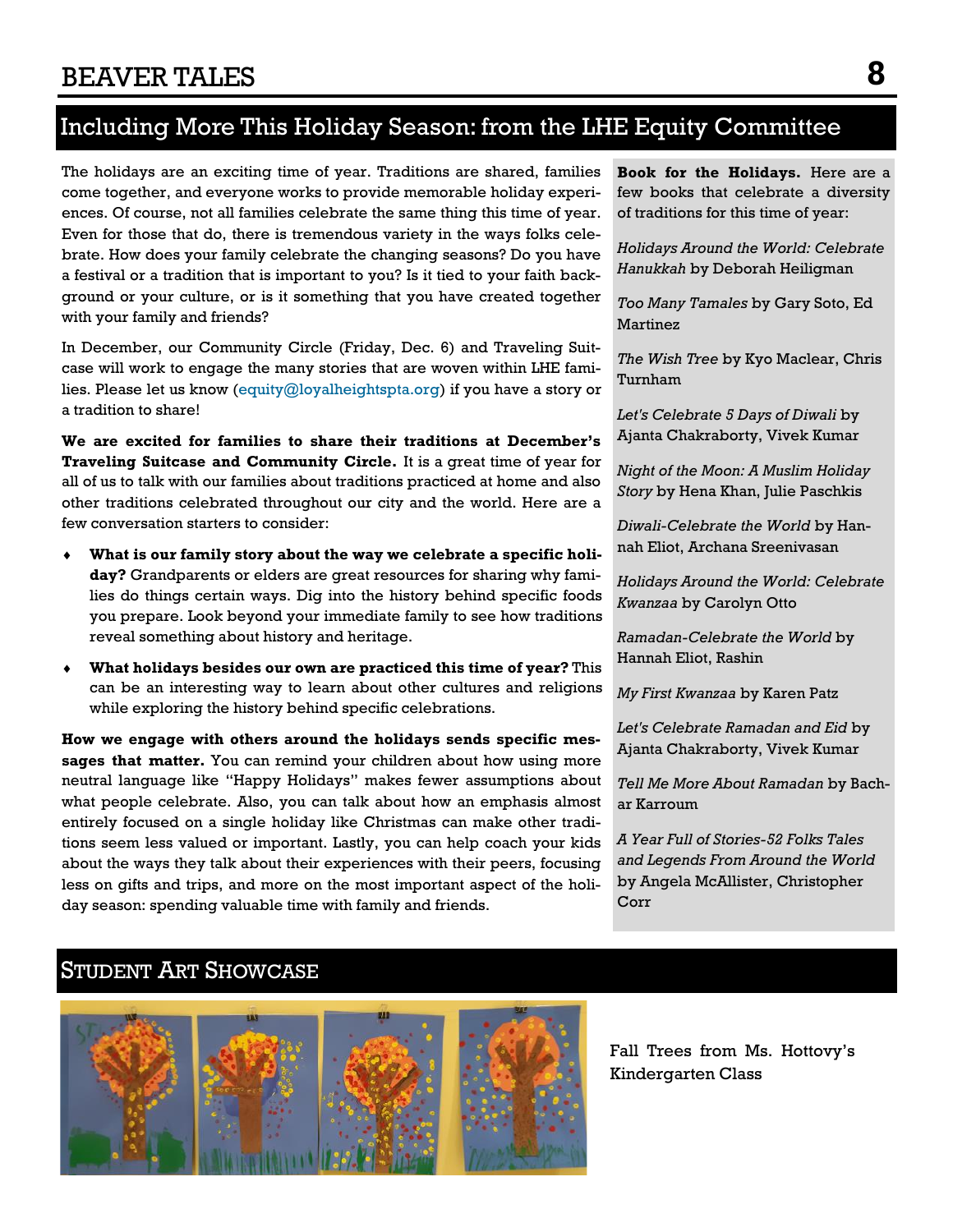## Earth Corner: Giving Thanks

In celebration of Thanksgiving, Earth Corner is giving thanks for Planet Earth. **Kindergartners in Mrs. Fourquet's class** were asked to answer this question and then draw a corresponding picture: "I am grateful for the Earth because..." A few of our favorites are showcased below.



**Ciaran**: I am grateful for the Earth because I have water to drink.



**Daniel**: I am grateful for the Earth because we have worms that make the soil healthy for our plants.



**Arlo**: I am grateful for the Earth because we have trees.



**June**: I am grateful for the Earth because we have the sun and a home.



**Maddy**: I am grateful for the Earth because it gives me food.

### **All volunteer opportunities in one place!**

[loyalheightspta.org/volunteer](http://www.loyalheightspta.org/volunteer)